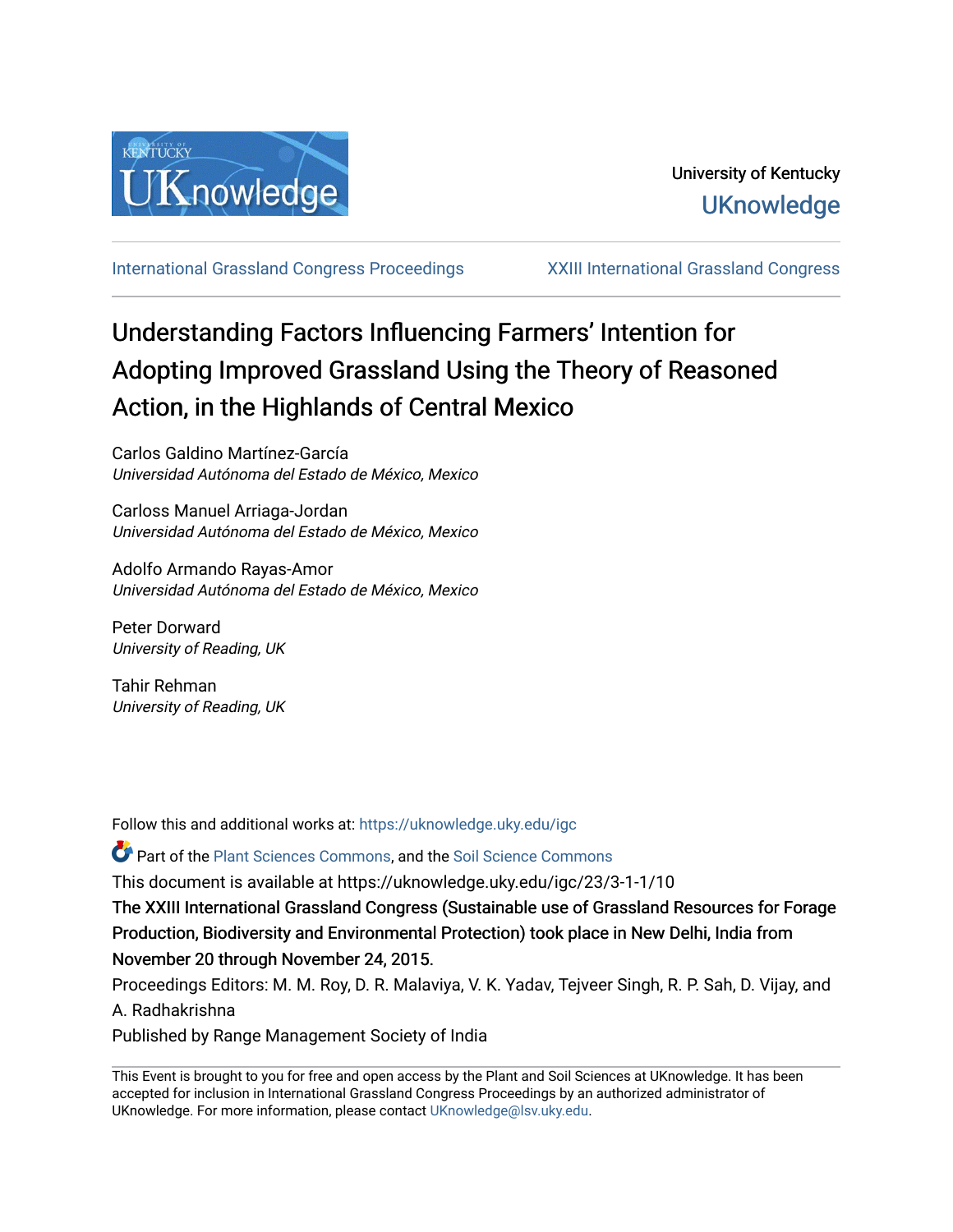Paper ID: 1224 Theme 3. Sustainability of grasslands- social and policy issues Sub-theme 3.1. Multi-stakeholder learning platforms for grassland management

## **Understanding factors influencing farmers' intention for adopting improved grassland using the Theory of Reasoned Action, in the highlands of Central Mexico**

# **Carlos Galdino Martínez-García1\* , Carlos Maneul Arriaga Jordan<sup>1</sup> , Adolfo Armando Rayas-Amor<sup>1</sup> , Peter Dorward<sup>2</sup> , Tahir Rehman<sup>2</sup>**

<sup>1\*</sup>Instituto de Ciencias Agropecuarias y Rurales- UAEMex, Toluca, México <sup>2</sup>University of Reading, Reading, United Kingdom \*Corresponding author e-mail : [cagmg17@yahoo.com.mx](mailto:cagmg17@yahoo.com.mx)

**Keywords:** Dairy, Farmer, Grassland, Reasoned action

### **Introduction**

Low adoption of improved grassland among small-scale dairy farmers has been attributed to different factors such as farmers and household characteristics, farm characteristics, institutional characteristics and capital constraints (Martínez-García *et al*., 2012). Several researchers illustrate the importance of farmers' attitude, beliefs and social pressure from the salient referents in the adoption of innovations (Rehman *et al.,* 2007; Rossi Borges *et al*., 2014). Regarding Mexico, there is a lack of information about understanding of attitudes, beliefs and social pressure underpinning farmers' intentions to adopt agricultural innovations. In contrast to many adoption studies, it focuses on an innovation that has been successfully adopted. Therefore, the objective of this research was to understand factor influencing farmers' intention for adopting improved grassland on their farms.

### **Materials and Methods**

**Data collection:** In order to feed the psychological model of the Theory of Reasoned Action (TRA), the data collection was conducted in two distinct phases, as recommended by Ajzen and Fishbein (1980). In the first phase, semi-structured individual interviews with 15 farmers, elicited 11 salient outcome beliefs statements (increases fodder production, provides fodder of good nutritive quality, provides fodder availability throughout the year, decreases animal feeding expenses, cheap way to feed the herd, increases milk production, grassland is easy to manage, demands high financial investments, investments are not recovered from milk sales, requires availability of land, requires land of good nutritive quality) and 10 salient referents (self-initiative, self-observation, father, other experienced farmers, bother, uncle, university, government, veterinarian and grandfather). In the second phase a structured questionnaire was conducted with 80 farmers (from the municipality of *Aculco*, State of Mexico, Mexico), which included the 11 beliefs and the 10 salient referents. The questionnaire also asked for information about socioeconomic and farm characteristics.

**Data analysis:** The sample was divided in established users (n=64) and recent users (n=16). To identify differences between groups, a set of eleven quantitative variables (five socioeconomic variables: farmer's age, farmer's education, farmer's experience, family members, farming work members and six farm variables: herd size, number of cows in production, total milk yield per herd per year, total number of hectares, area (ha) used for grassland, and years using improved grassland) were analysed through an independent sample *t*-test. The TRA components were analysed in disaggregated form. According to nature of TRA data, non-parametric tests were adopted; thus, Spearman Rank Order correlation was conducted. The Mann-Whitney *U* test was used to assess the significant differences between established and recent users. The data were analysed with SPSS 22.

#### **Results and Discussion**

**Management of the improved grassland:** Farmer utilise an annual variety of Westerwold ryegrass combined with white clover and due to the management they normally maintain the grassland over 10 years before replanting it. To conserve the grassland for long time and for forage, farmers leave several tufts of grass distributed in the whole plot until these mature to drop the seeds on the land, in this way the grassland is replanting itself naturally. Farmers cut and carry the grassland by section every day; this allows them to apply manure on the grassland after each cutting. It was observed that the manure has clover seeds; it allows the clover to be replanted also naturally. Farmers wait for 25 to 30 days before cutting the section of grassland again where they put the manure. Farmers have access to local low cost gravity fed irrigation systems from a dam (dam of *Ñadó)*, allowing them to irrigate the grassland once a month (for 48 hours) during the dry season (November to April). Farmers reported that the irrigation and application of manure are key management